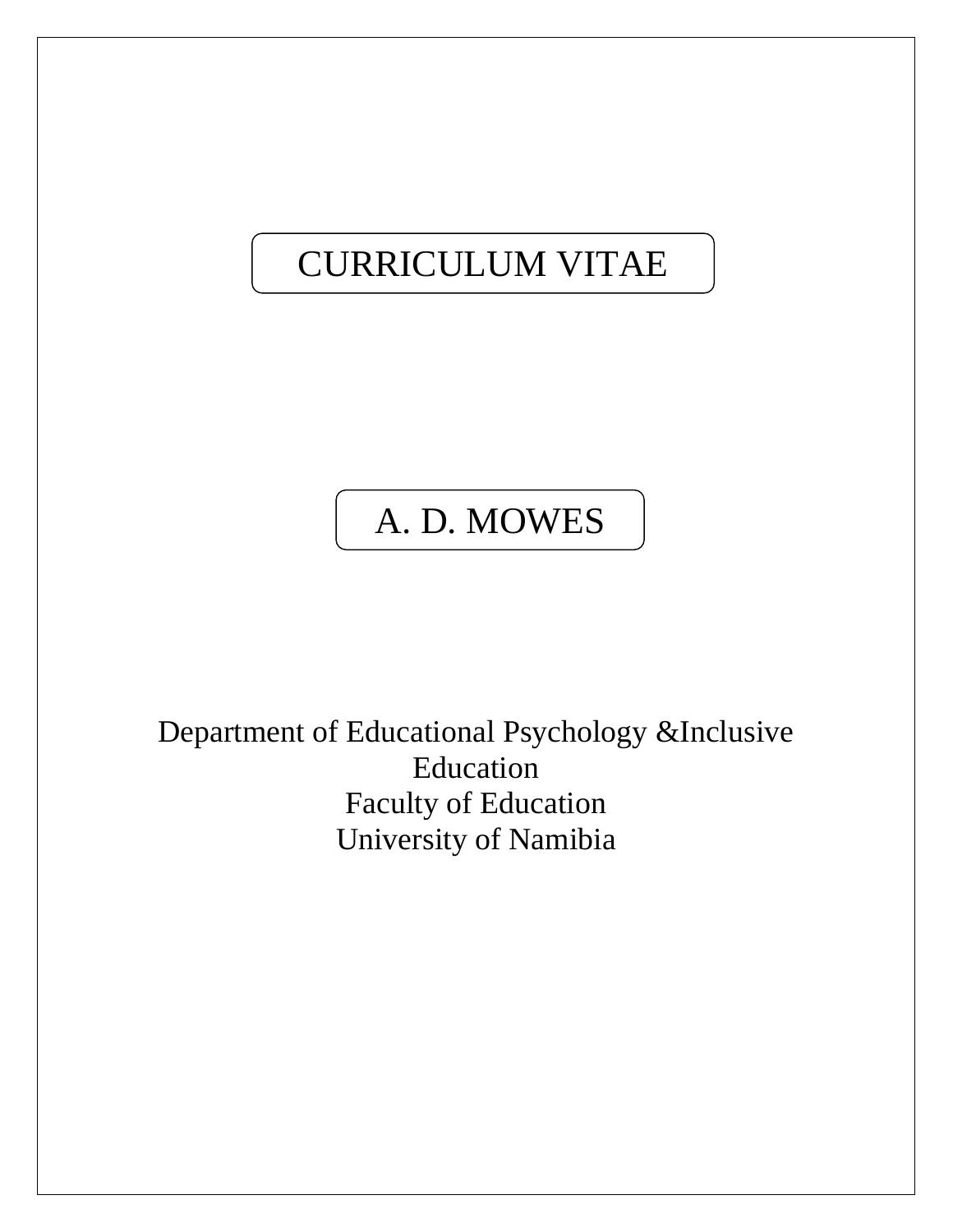# **PERSONAL DATA**

| <b>NAME</b>            |                      | <b>Andrew Dietrich Möwes</b>                                                                                                                             |
|------------------------|----------------------|----------------------------------------------------------------------------------------------------------------------------------------------------------|
| <b>POSTAL ADDRESS:</b> |                      | Department of Educational Psychology and<br>Inclusive Education<br><b>Faculty of Education</b><br>Private Bag 13301<br>Pionierspark, Windhoek<br>Namibia |
| <b>E-MAIL</b>          | $\ddot{\cdot}$       | amowes@unam.na                                                                                                                                           |
| <b>TELEPHONE</b>       | $\mathbf{L}$         | 0926461 2063258 (work)<br>0926461 253544 (home)<br>0812615557 (cell)                                                                                     |
| <b>FAX</b>             | $\ddot{\phantom{a}}$ | 09 264 61 2063980                                                                                                                                        |
|                        |                      |                                                                                                                                                          |
| <b>NATIONALITY</b>     | $\mathbf{r}$         | Namibian                                                                                                                                                 |
| <b>ID NUMBER</b>       | $\mathbf{R}$         | 68070700246                                                                                                                                              |

# **PROFESSIONAL AND ACADEMIC TRAINING**

| 2000-2001: | University of Stellenbosch (South Africa): Ph.D. (Specialized<br>Education)<br>Title: The views of educators regarding inclusive education in Namibia.                  |
|------------|-------------------------------------------------------------------------------------------------------------------------------------------------------------------------|
| 1997-1998: | University of Namibia: MEd<br>Title: The levels and specific causes of stress perceived by<br>Namibian primary and secondary school teachers in the<br>Windhoek Region. |
| 1998:      | University of Jyvaskyla (Finland): Diploma in Clinical Child<br>Neuropsychology                                                                                         |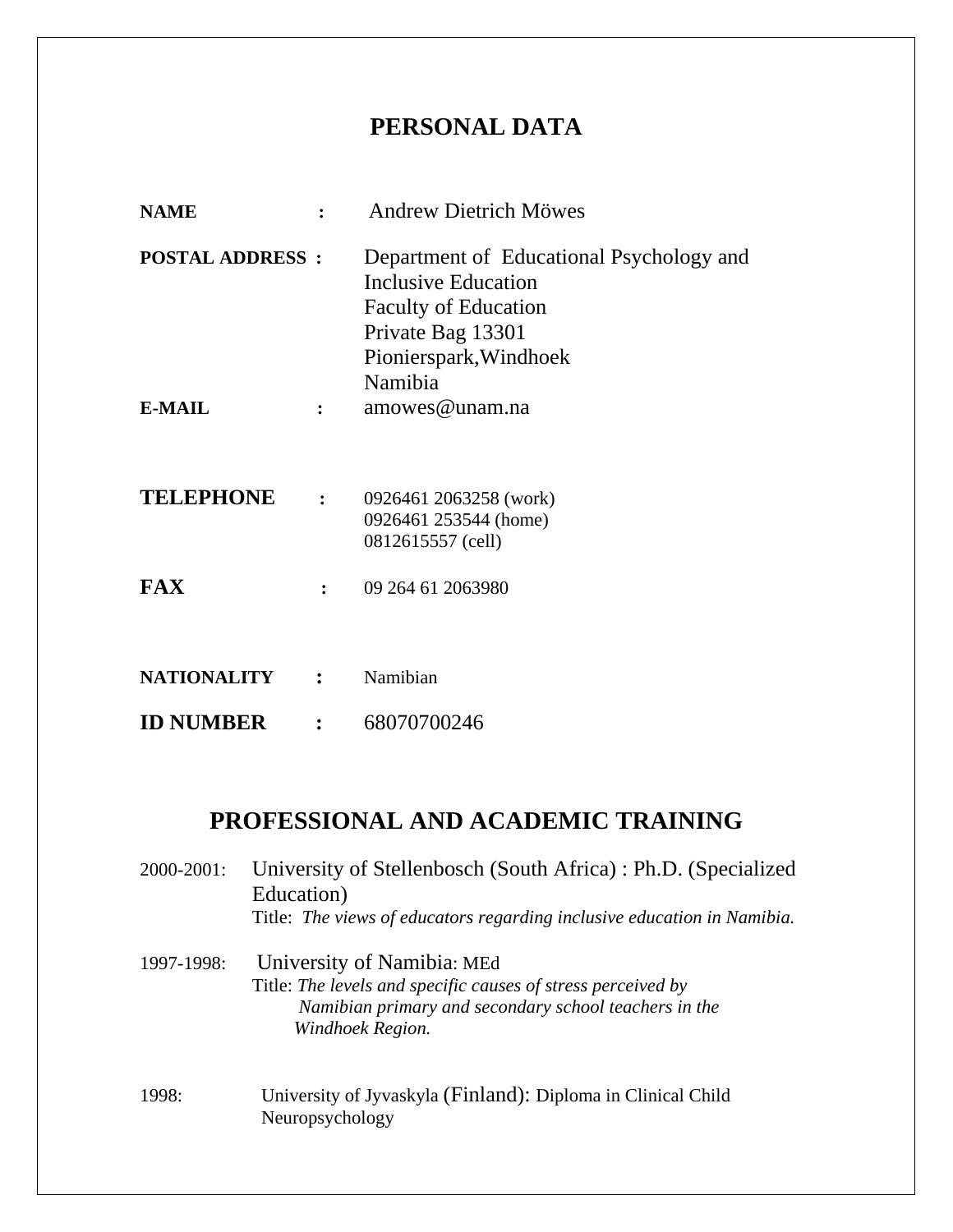| 1996       |              | University of Namibia: Postgraduate Diploma in Education<br>(Cum Laude) |
|------------|--------------|-------------------------------------------------------------------------|
| 1995       |              | University of Namibia: BA Honours (Afrikaans)                           |
| 1993       | $\mathbb{R}$ | University of Namibia: Postgraduate Diploma in Education<br>(Cum Laude) |
| 1987-1993: |              | University of Namibia: BA (Afrikaans & Psychology)                      |

# **ACADEMIC AND PROFESSIONAL CAREER**

| 2007<br>$\mathbb{R}^{\mathbb{Z}}$ | University of Namibia, Senior Lecturer: Department of Educational<br>Psychology and Inclusive Education.          |
|-----------------------------------|-------------------------------------------------------------------------------------------------------------------|
|                                   | 1999-2007 : University of Namibia, Lecturer: Department of Educational<br>Psychology and Inclusive Education.     |
| 1996 - 1999:                      | University of Namibia, Assistant Lecturer: Department of Educational<br>Psychology and Special Education.         |
|                                   | 1994-1995 : Ministry of Basic Education, Sports and Culture : Teacher<br>(Mathematics and Biology: Grade9 and 12) |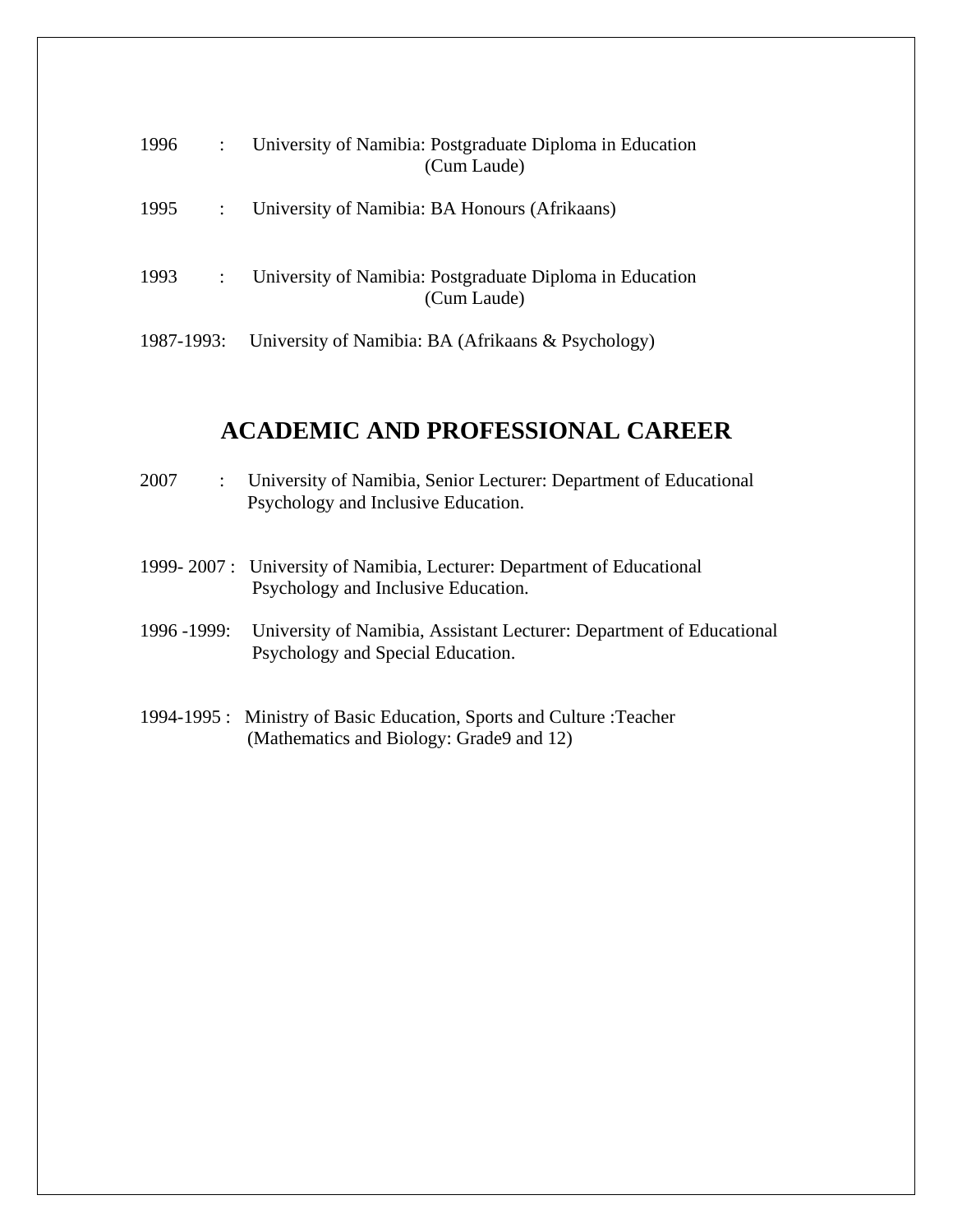### **PUBLICATIONS (1997-2012)**

#### **Books and Chapters in Books:**

Aro,T.,Imasiku,M.L.,Haihambo,C.,Möwes,A.,Kariuki,K. and Ahonen,T.(2011). Attention and Executive Functions.In Aro,T. (Eds).*Assessment of Learning Disabilities: Cooperation between Teachers, Psychologists and Parents-African edition***.**

Paananen,M.,February,P.,Kalima,K.,Möwes,A. and Kariuki,K.(2011).Learning Disability Assessment. In Aro,T.(Eds).*Assessment of Learning Disabilities: Cooperation between Teachers, Psychologists and Parents-African edition***.**

Zimba, R., Möwes, A.D., and Naanda, A. (2007). Inclusive education in Namibia. In Engelbrecht, P. and Green, L. (Eds). *Responding to challenges of Inclusive Education in Southern Africa***.** Pretoria: J.L. van Schaik.

Möwes, A.D. (2005). Key aspects of Inclusive in practice. In M.L. Mostert and C.D. Kasanda (Eds.), *Education in Namibia: A Collection of Essays. p1 – 31.*

Zimba, R.F., Mostert, M.L., Hengari, J.U, Haihambo-Muetudhana, C.K., Möwes, A.D. and Mwoombola, L.K. (2002).Teachers' perceptions on the inclusion in regular classrooms in Namibia. In R.F. Zimba, M.L. Mostert, J.U. Hengari, C.K Haihambo-Muetudhana, A.D Möwes and L.K. Mwoombola (Eds), *Proceedings of a Conference on Inclusive Educational Research***.** Windhoek: Department of Educational Psychology and Special Education, University of Namibia.

Möwes, A.D, (2001). Academic Practices for Inclusive classrooms. In R.F. Zimba, L.W. Wahome, K. Legesse, J.U. Hengari, C.K. Haihambo and A.D. Möwes (Eds), *Proceedings of a workshop on inclusive education in Namibia: A challenge for teacher education***.** Windhoek: Department of Educational Psychology and Special Education, University of Namibia.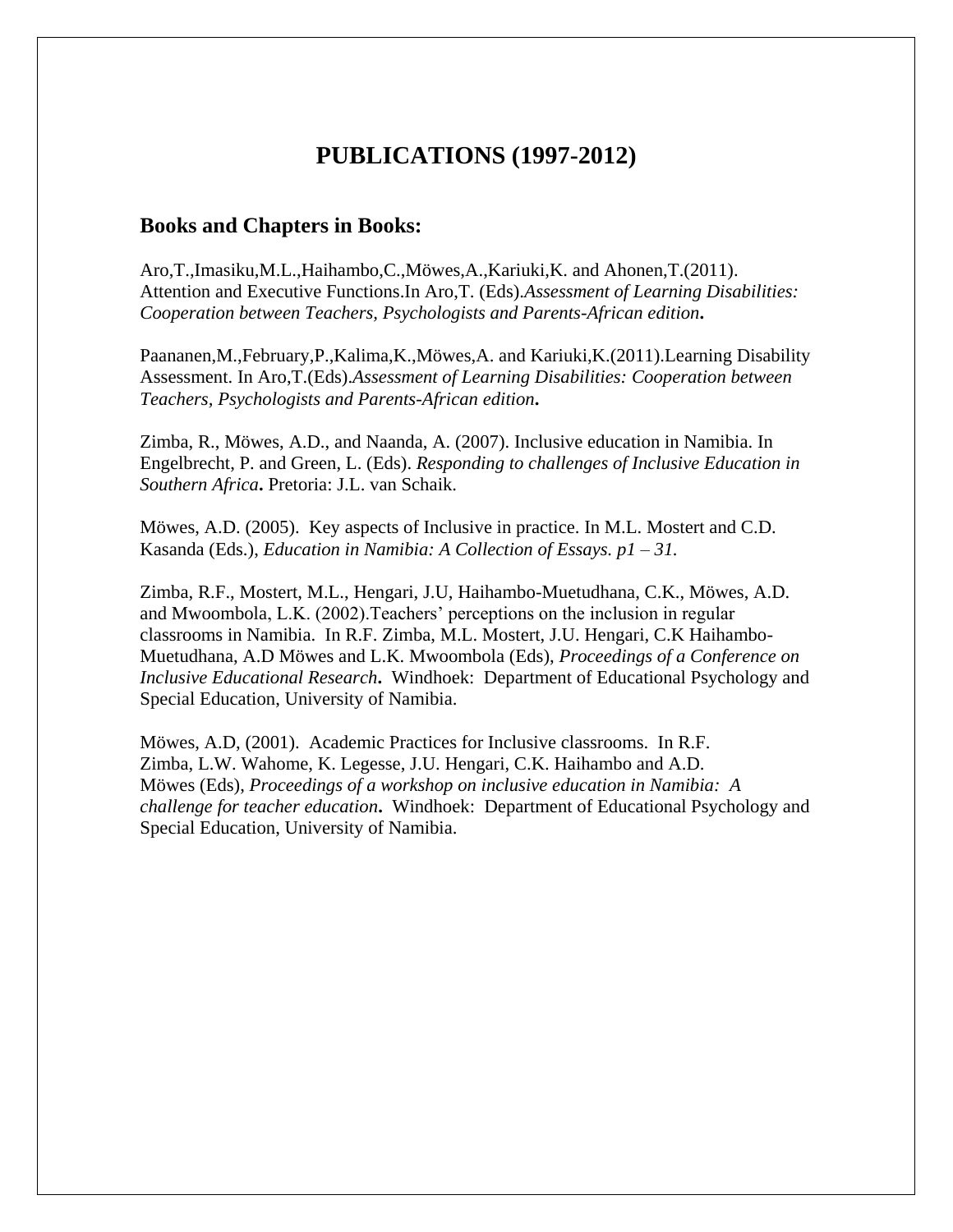#### **Accredited journal articles:**

Möwes, A.D., (2012). Conflict Resolution Meganisms between Postgraduate Mentors and their Mentees. *Journal for Studies in Humanities***(**accepted for publication 2012).

Möwes. A.D. (2011). Challenges in implementing inclusive education in Namibian Schools. *Reform Forum.*(accepted for publication 2012).

Mouton,B.D. and Mowes,A.D.(2011).The Prevalence of Code switching in Upper Primary Classes in the Khomas Educational Region*. Reform Forum.(*accepted for publication 2012).

Mouton,B.D, Mowes,A.D. and Zealand, D.(2011). Reasons for Code Switching in Upper Primary Classes in the Khomas Educational Region*. Namibian Education Research Journal.11, 31-45.* Möwes, A.D., (2009).Educators preferred forms of schooling for learners with special needs in Namibia. *Namibian Education Research Journal***.** 

Möwes, A.D. (2009). How to study more effectively. *Reform Forum***.**

Möwes, A.D., (2007).Namibian educators views regarding teacher training and competence to teach in inclusive classrooms**.** *Namibian Development Journal.*

Zimba, R.F., Mostert, M.L., Hengari, J.U., Haihambo, C.K., Möwes, A.D., Nuugwedha, I.K. and February, P.H. (2007). Inclusive education support given to learners with special needs in six Educational Regions of Namibia. *Namibian Development Journal*.

Möwes, A.D. (2006).Educational activities which promote positive classroom learning expectations and norms. *Reform Forum. 20, p 2 – 6*.

Möwes, A.D. (2006).Namibian educators 'understanding of support needed for inclusive classrooms settings. *Namibian Education Research Journal. p1 – 11.*

Möwes, A.D. (2004). The levels and specific causes of stress perceived by primary and secondary school teachers in the Windhoek region. *Namibian Education Research Journal. p83 – 102.*

Möwes, A.D. and Engelbrecht . (2003). Inclusive Education and the Curriculum: Views of Namibian Educators. *Namibian Education Research Journal. p1-18.*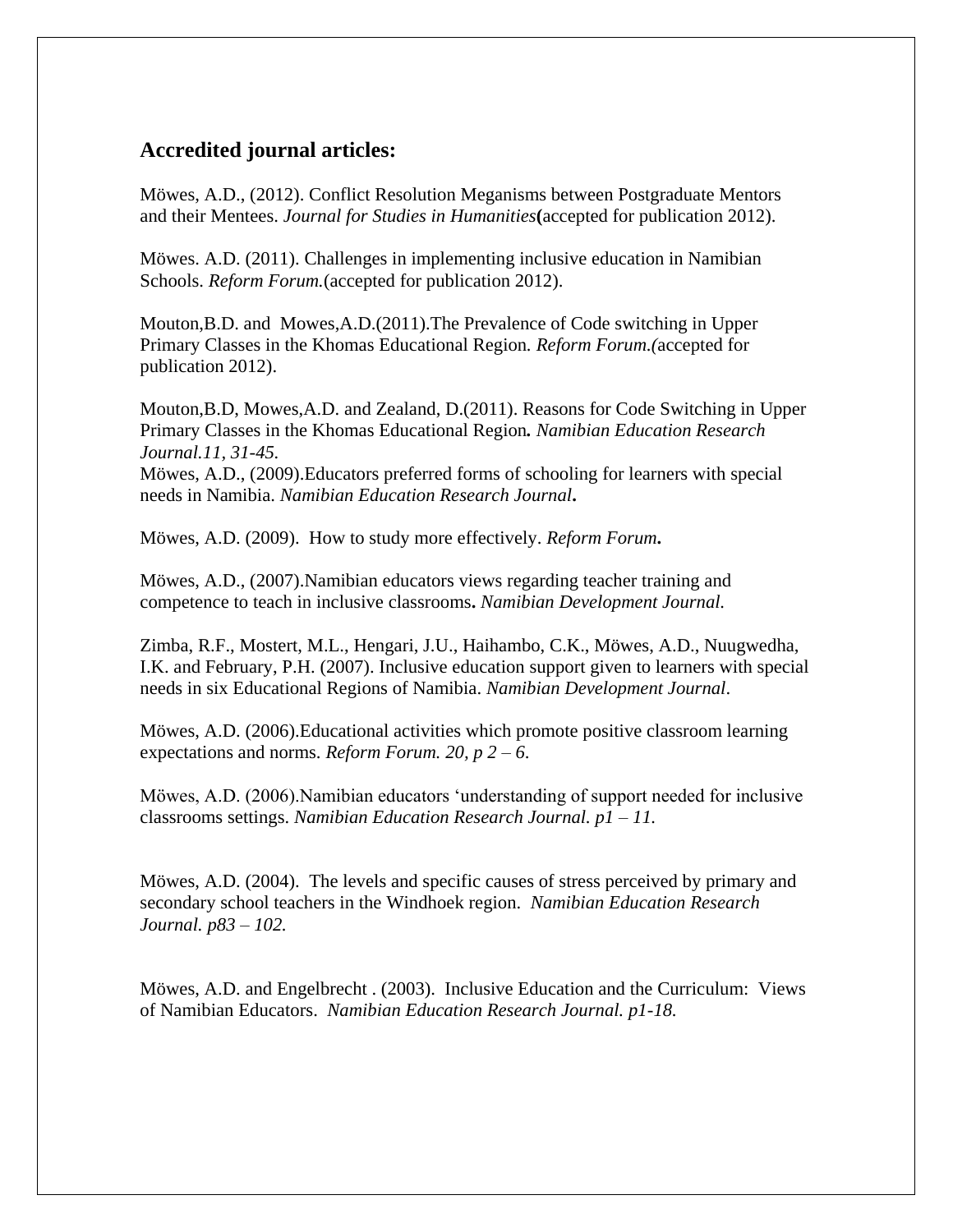#### **Unpublished Academic Papers:**

Mowes,A.D. and Chata.C.C.(2011).Challenges of Issues related to Guidance and Counselling services in Namibian Schools. *Proceedings of the 14th Boleswana Symposium: Theme: Educational Research and National Development: Opportunities and Challenges.* Kwaluseni: The Swaziland Research Association, University of Swaziland.

Möwes, A.D. (2002). *Planning for your oral defense***.** A paper presented for the Department of Continuing Education (In-house training), Windhoek. (Unpublished paper).

Möwes, A.D. (2000). *Planning for the world of work***.** A paper presented at a seminar on career counselling. Ministry of Health and Social Services, Rehoboth, Namibia. (Unpublished paper).

Möwes, A.D. (2000). *A case description of mathematical difficulties and discussion of the case*. A paper presented at the  $3<sup>rd</sup>$  clinical child neurospsychological seminar. Lusaka, Zambia, (Unpublished paper).

Möwes, A.D. (1997).*Assessment of a child with a suspected learning disability***,**  Windhoek (Unpublished paper).

Möwes, A.D. (1997).*Policy and Practices on the education of children with learning difficulties***,** Windhoek (unpublished paper).

Möwes, A.D. (1997).*A critical discussion of conflict situations in the work environment and possible solutions***,** Windhoek (unpublished paper).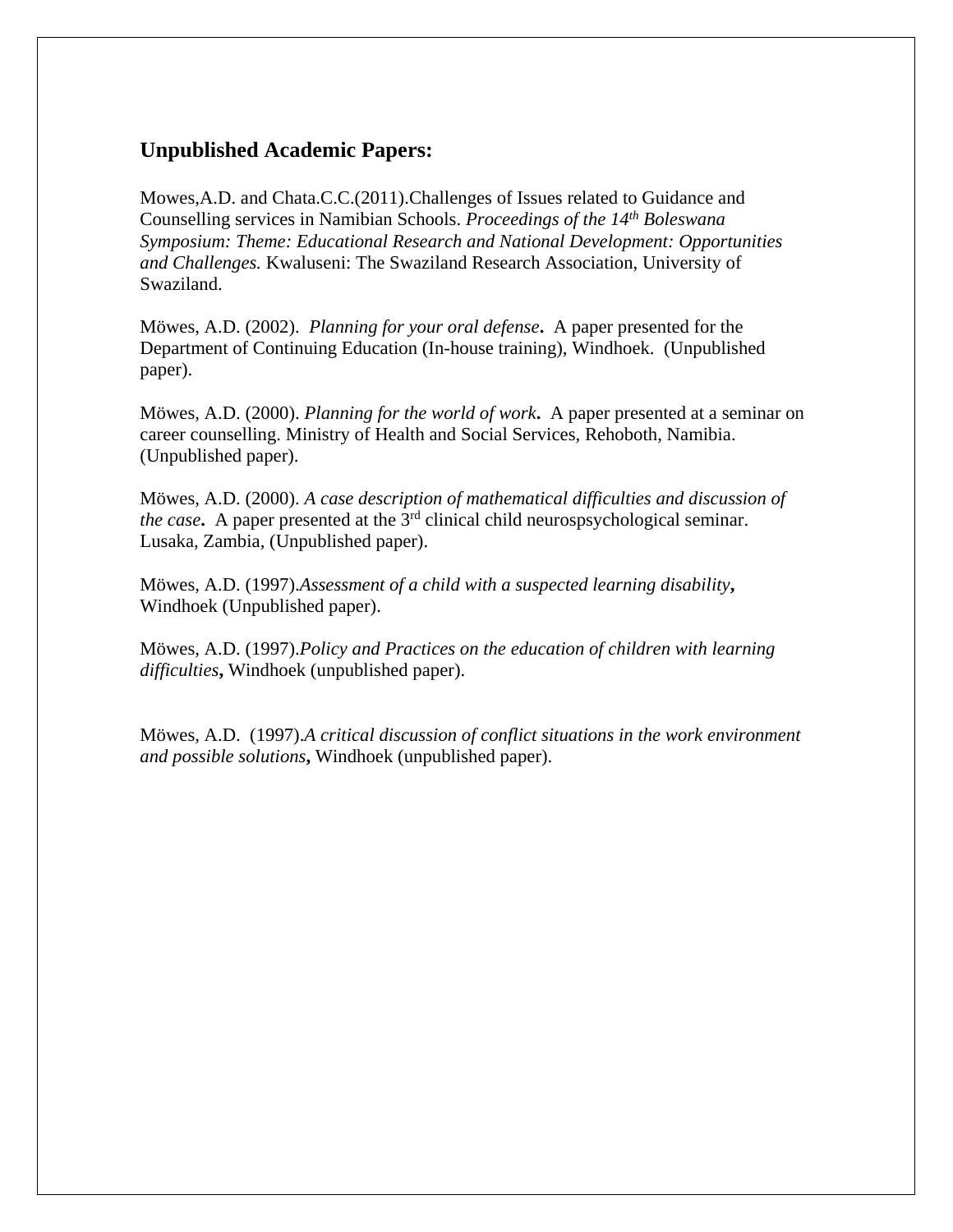### **CONFERENCE/ SEMINARS / WORKSHOPS ATTENDED**

- 2011 :14<sup>th</sup> Boleswana Symposium on Educational Research and National Development: Opportunities and Challenges. Swaziland
- 2011 : Education for the Children with Learning Disabilities: African European Cooperation for Promoting Higher Education and Research workshop.Zambia.
- 2011 : Assessment of Learning Disabilities workshop. Finland
- 2010 : Pediatric Neuropsychology and Learning Disabilities workshop. Kenya.
- 2010 : Conference on Special Educational Needs. Zambia.
- 2010 : Regional Conference on Education in the Kavango Education Region.Rundu.
- 2009 : 13<sup>th</sup> Biennial Boleswana International Symposium on educational research. Botswana.
- 2009 : Conference on Attention Deficit and Hyperactivity, Attention Hyperactivity Support Group of Southern Africa. South- Africa
- 2007 : Workshop on UNAM Foundation Programme: Heija Lodge, Windhoek
- $2007$  :  $12<sup>th</sup>$  Biennial Boleswana International Symposium on educational research. Lesotho.
- 2006 : Workshop on curriculum development. Windhoek.
- 2005 : Workshop on National Qualifications in Namibia.Windhoek
- 2004 : Seminar on the role of practical work in science teaching in Namibia,
- 2003 : Seminar on the impact of differentiating curriculum on learners: H/IGCSE reflection on English teaching in Namibia, Dr.F.S. Nyathi. H. Kapenda, H. Kandjeo – Marenga, N. Goaseb , C.D. Kasanda and F. Lubben.University of Namibia.
- 2002 : Workshop on the Qualitative Strategy, Prof . M. Poggenpoel and Prof . C.Myburgh, Rand Afrikaans University.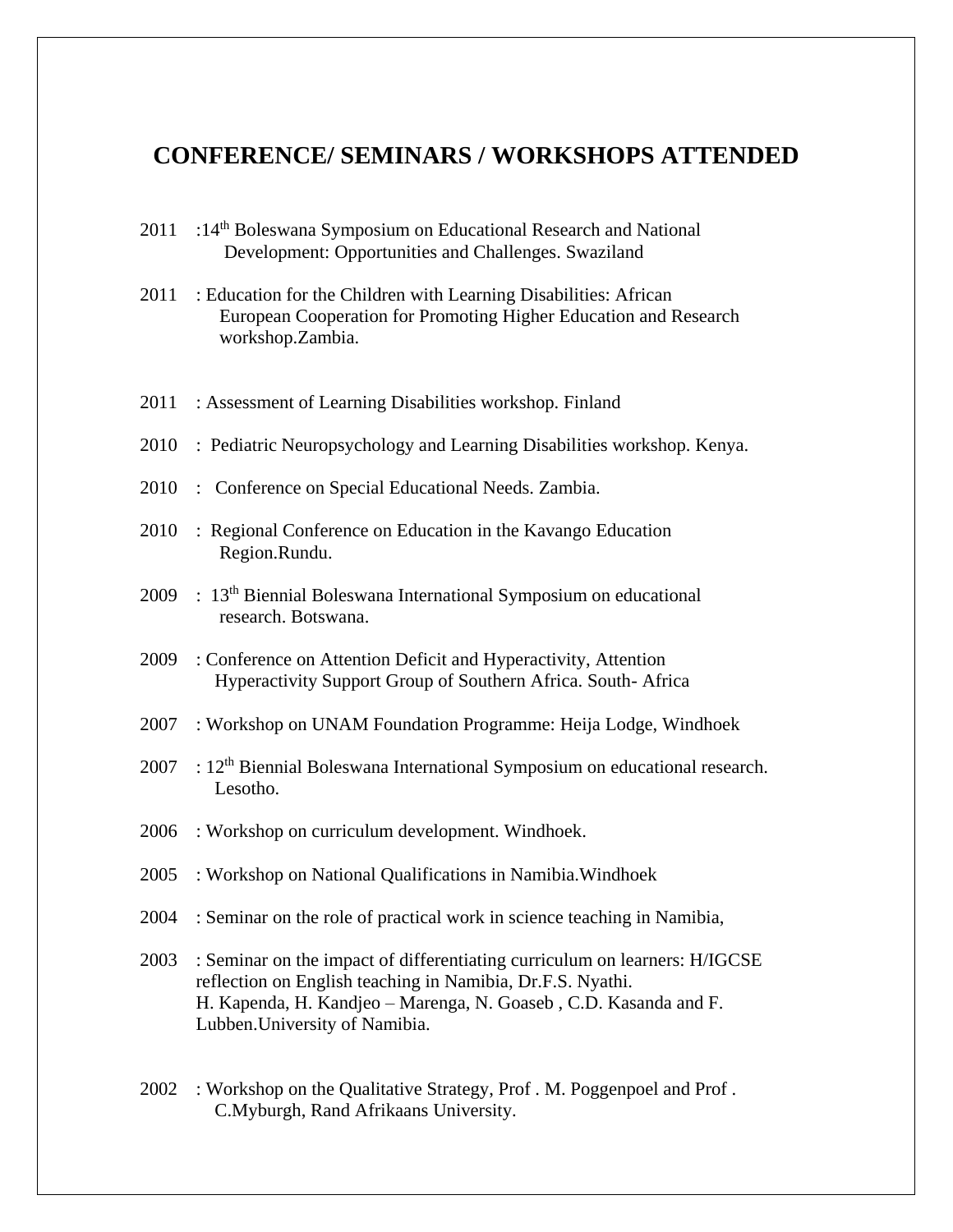- : Seminar on Career Counselling , Ministry of Health and Social Services, Rehoboth.
- : Workshop on Clinical Child Neuropsychology. Windhoek.
- : Seminar on Career Counselling, Ministry of health and Social Services, Rehoboth. Namibia.
- : Workshop on Inclusive Education, Rössing Foundation Hall, Windhoek.
- : Seminar on major challenges of Higher Education with regard to Teacher Education in Namibia, Prof R.K. Auala, University of Namibia. Namibia.
- : Seminar on Publish or Perish : The agony of Academics in African Universities, Prof Musambachime, University of Namibia.
- : Workshop on the Evaluation of the ELCIN Rehabilitation Centre in Oniipa Prof. I.E. Plattner, Safari Hotel, Namibia.
- : Workshop on Clinical Child Neuropsychology, Lusaka, Zambia.
- : Seminar on Career Counselling, Ministry of Health and social services, Rehoboth.
- : Workshop on Clinical Child Neuropsychology , University of Jyvaskyla. Finland.
- : Workshop on Clinical Child Neuropsychology, Nairobi, Kenya
- : Workshop on clinical Child Neuropsychology, Lusaka, Zambia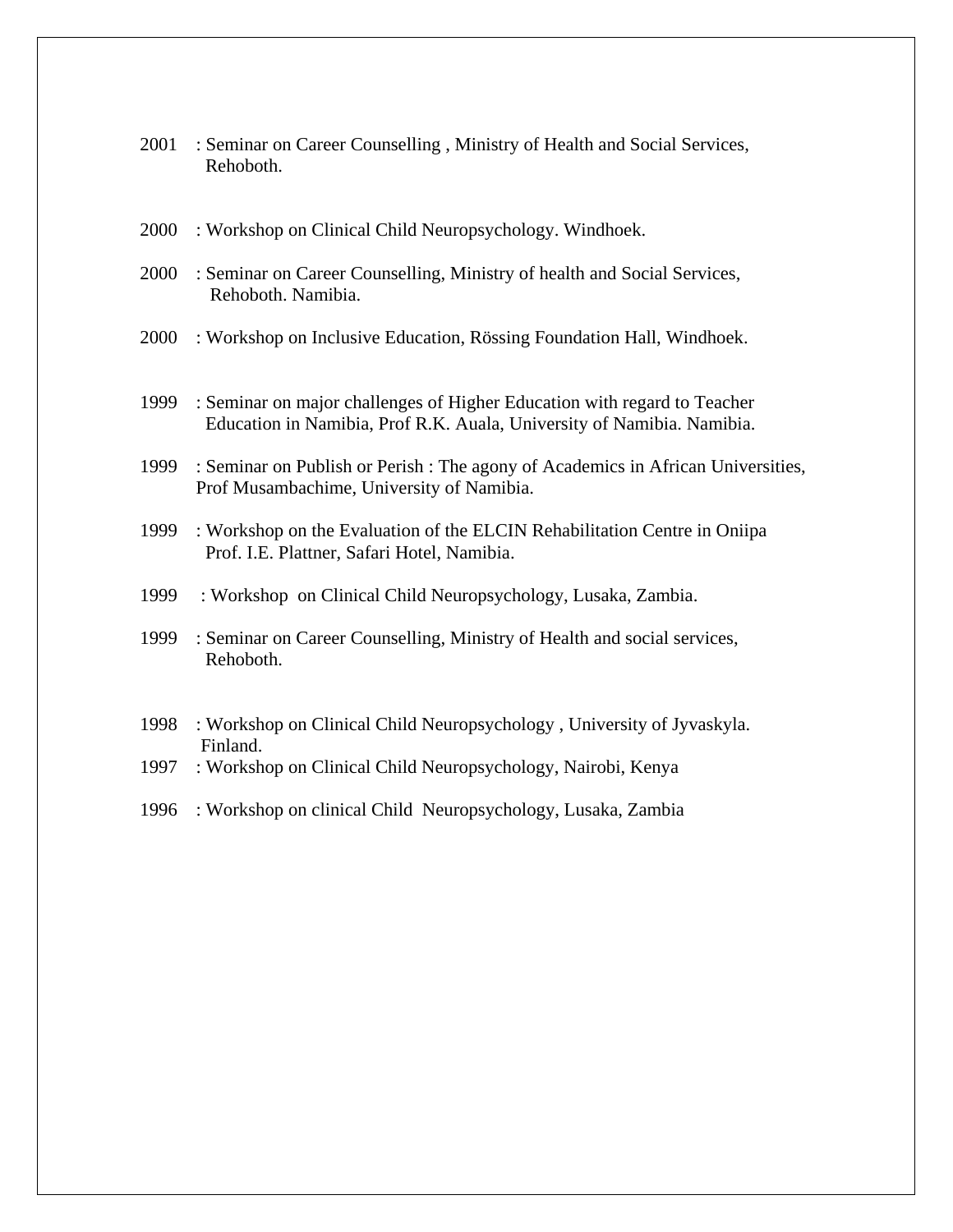## **RESEARCH SUPERVISION**

### **THESES**

#### **Main Supervisor:**

#### **2006:**

Mayumbello,B.M. An investigation of principals' knowledge and perceptions regarding inclusive education in the Caprivi region (Co-supervisors: Dr L. Mostert and Prof.R.F.Zimba).

#### **2007:**

Sinalumbu,A.K. An evaluation of the roles of educators in correctional centres in Namibia(Co-supervisors: Dr L. Mostert and Prof.R.F.Zimba).

#### **2007:**

Nwihim,S.C.Factors that influence the learning of grade10 and 12 learners in the classroom in the Khomas education region(Co-supervisors: Dr L. Mostert and Prof.R.F.Zimba).

#### **2007:**

Mouton,B.D. The simultaneous use of two or more media of instruction in upper primary classes in the Khomas education region (Co-supervisors:Prof.R.F.Zimba and Dr D.Zealand).

#### **2012:**

Jekonia,J.E. An evaluation of parents involvement in the education of their children in the combined and junior secondary schools in the Omusati region.

#### **Co- Supervisor:**

#### **2011:**

Anderson,J. The impact of language instruction and gender on the acquisition of English as second language: The case of Afrikaans speaking learners in two Windhoek schools (Main Supervisor:Dr L. Mostert).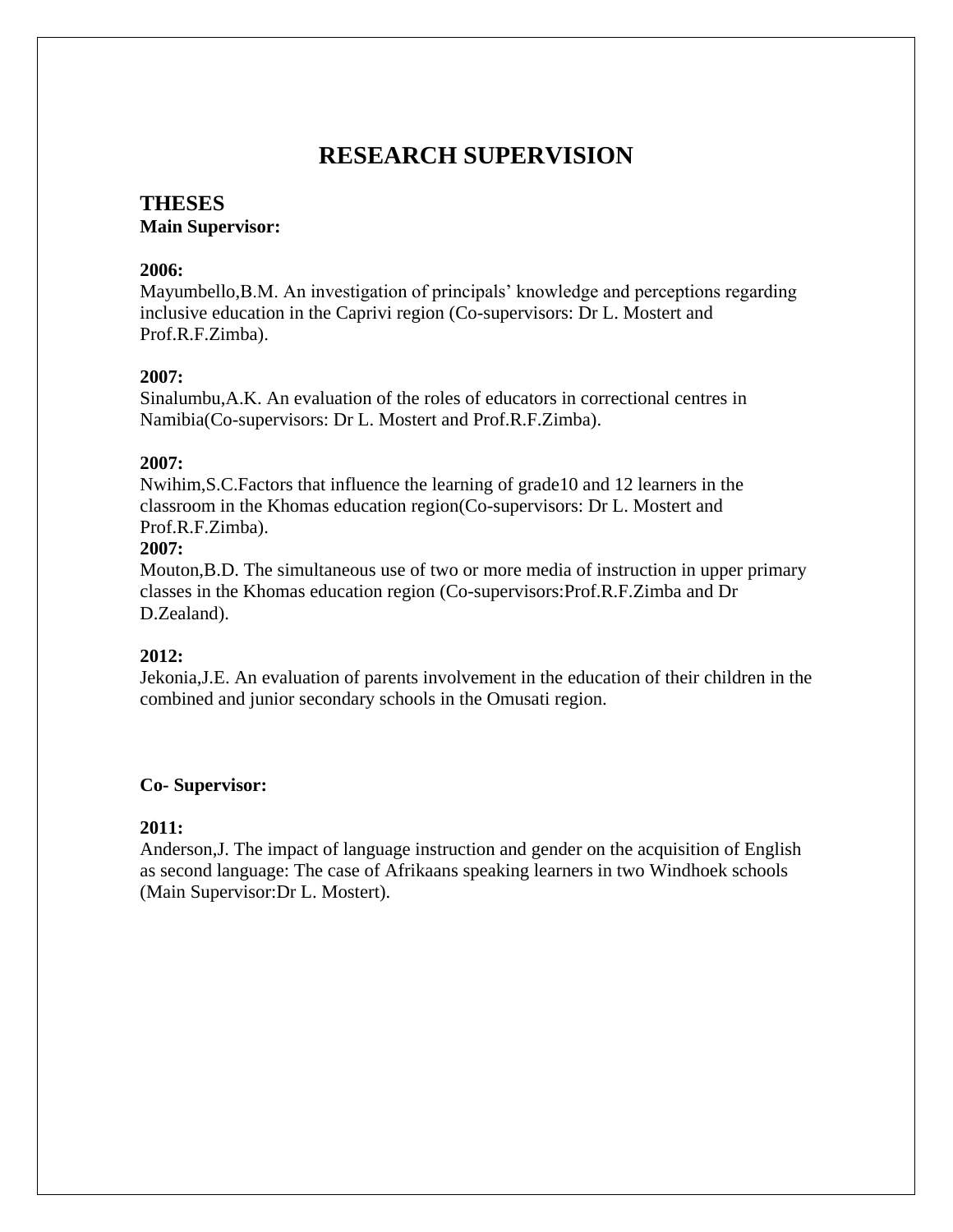## **EXTERNAL AND INTERNAL EVALUATIONS**

#### **2004:**

Served as external examiner of a thesis for the University of Witwatersrand

#### **2009:**

Served as external examiner of theses for the University of Stellenbosch. Served as internal examiner for undergraduate courses in the B.Ed programme at the University of Namibia.

#### **2010:**

Served as external examiner of theses the University of Stellenbosch Served as internal examiner for undergraduate courses in the B.Ed programme at the University of Namibia.

Served as member the National Board on Special Education in Namibia.

#### **2011:**

Served as reviewer for a publication in *Perspectives in Education*. Served as internal examiner for undergraduate courses in the B.Ed programme at the University of Namibia.

# **SERVICE TO THE COMMUNITY AND THE UNIVERSITY OF NAMIBIA**

**2012**: Member, Higher degrees Committee, Faculty of Education **2012:** Member, Inclusive Education Curriculum Panel/Committee

**2011**: Member, Higher degrees Committee, Faculty of Education **2011:** Member, Inclusive Education Curriculum Panel/Committee

**2010**: Member, Higher degrees Committee, Faculty of Education **2010:** Member, Inclusive Education Curriculum Panel/Committee

**2009**: Member, Higher degrees Committee, Faculty of Education **2009**: Member, Curriculum Compilation and Planning Committee

**2008**: Member, University Research and Publications Committee

**2007**: Deputy Chairperson, Higher Degrees Committee, Faculty of Education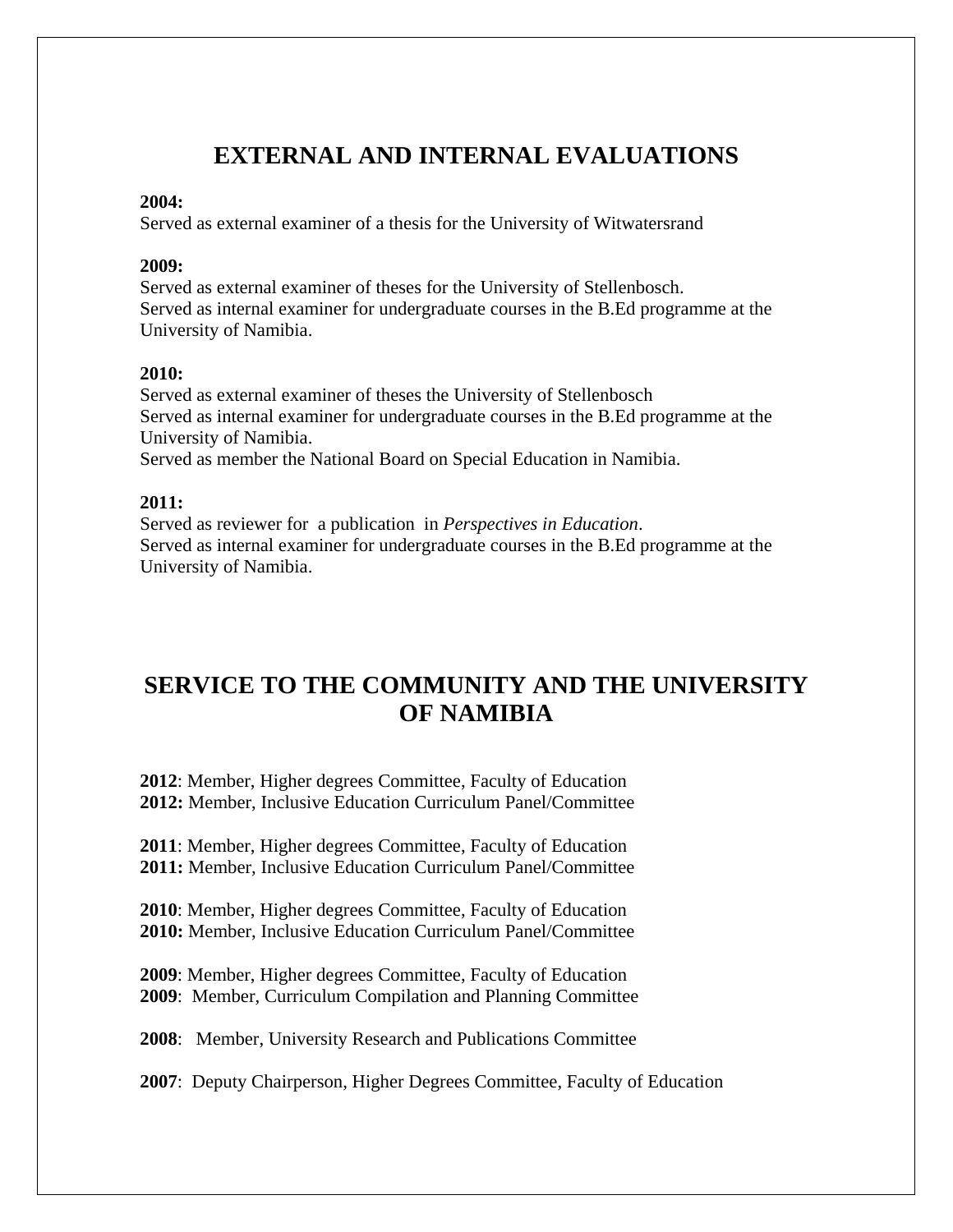: Chairperson, Faculty Research and Publications Committee

: Curriculum Compilation and Planning Committee, Faculty of Education.

**2006:** Member, Research and Publications Committee

: Member, Higher Degrees Committee.

: Involve in the production of educational radio and television programmes.

: Member, Higher degrees Committee, Faculty of Education

: Member, Higher Degrees Committee, Faculty of Education.

- : Curriculum Compilation and Planning Committee, Faculty of Education.
- : Member, Research and Publications Committee.
- : Member, Committee responsible for the development of a policy on Inclusive Education.
- : Supervision of Doctoral students (Universities of Stellenbosch and Witwatersrand).
- : Contributed and participated in career guidance seminars for grade 10 and 12 Learners
- **2002:** Member of Management Committee, Faculty of Education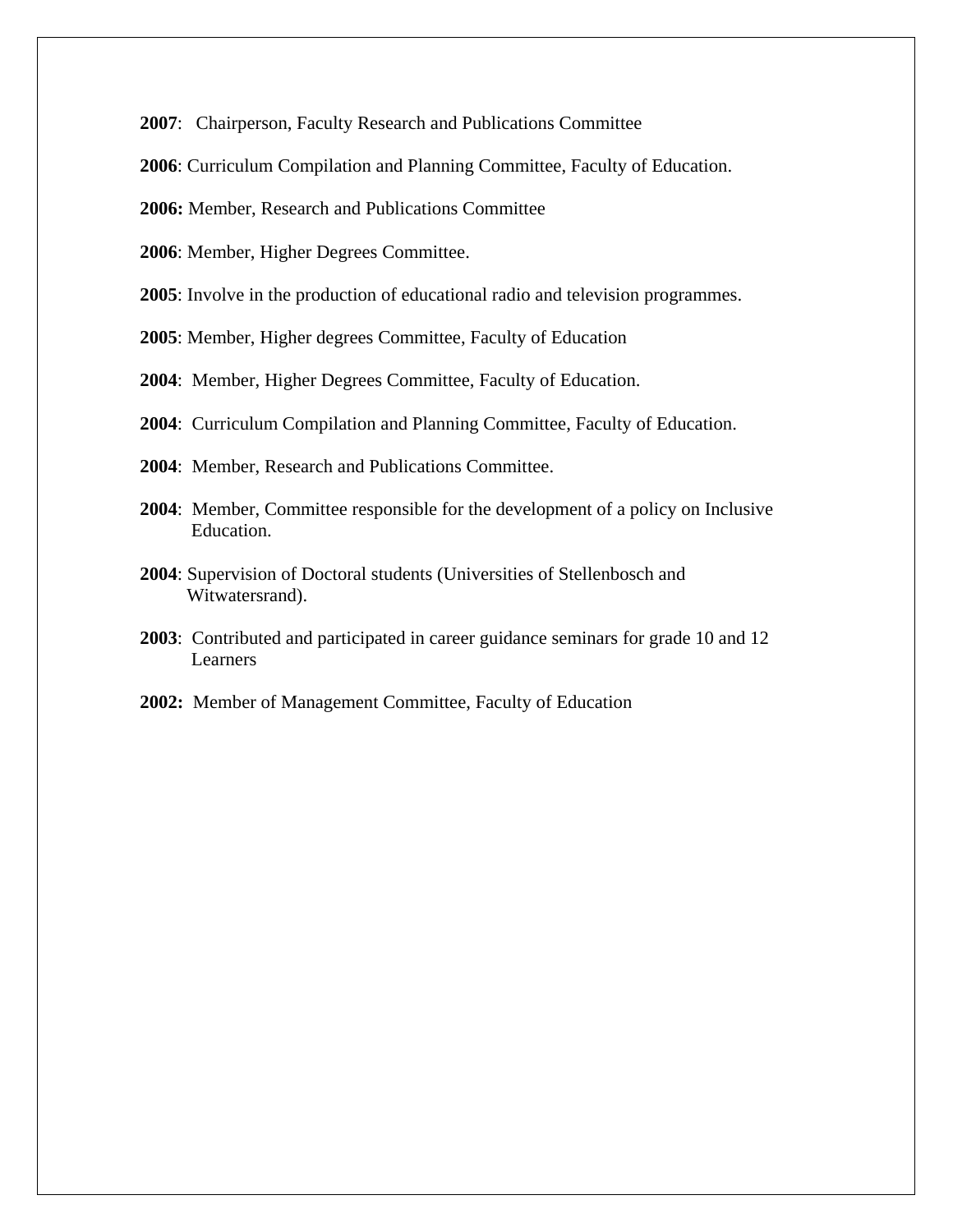## **REFERENCES**

Prof .P. Engelbrecht Director: Postgraduate School University of Stellenbosch Private Bag X1 Matieland 7602 South Africa Tel: 0027 21 8082307

Prof R. Auala Dean, Faculty of Education University of Namibia Private Bag 13301 Windhoek 9000 Tel: 09 264 61 206 3944

Prof R.F. Zimba Director: Postgraduate studies University of Namibia Private Bag 13301 Windhoek 9000 Tel: 09 264 61 2063647